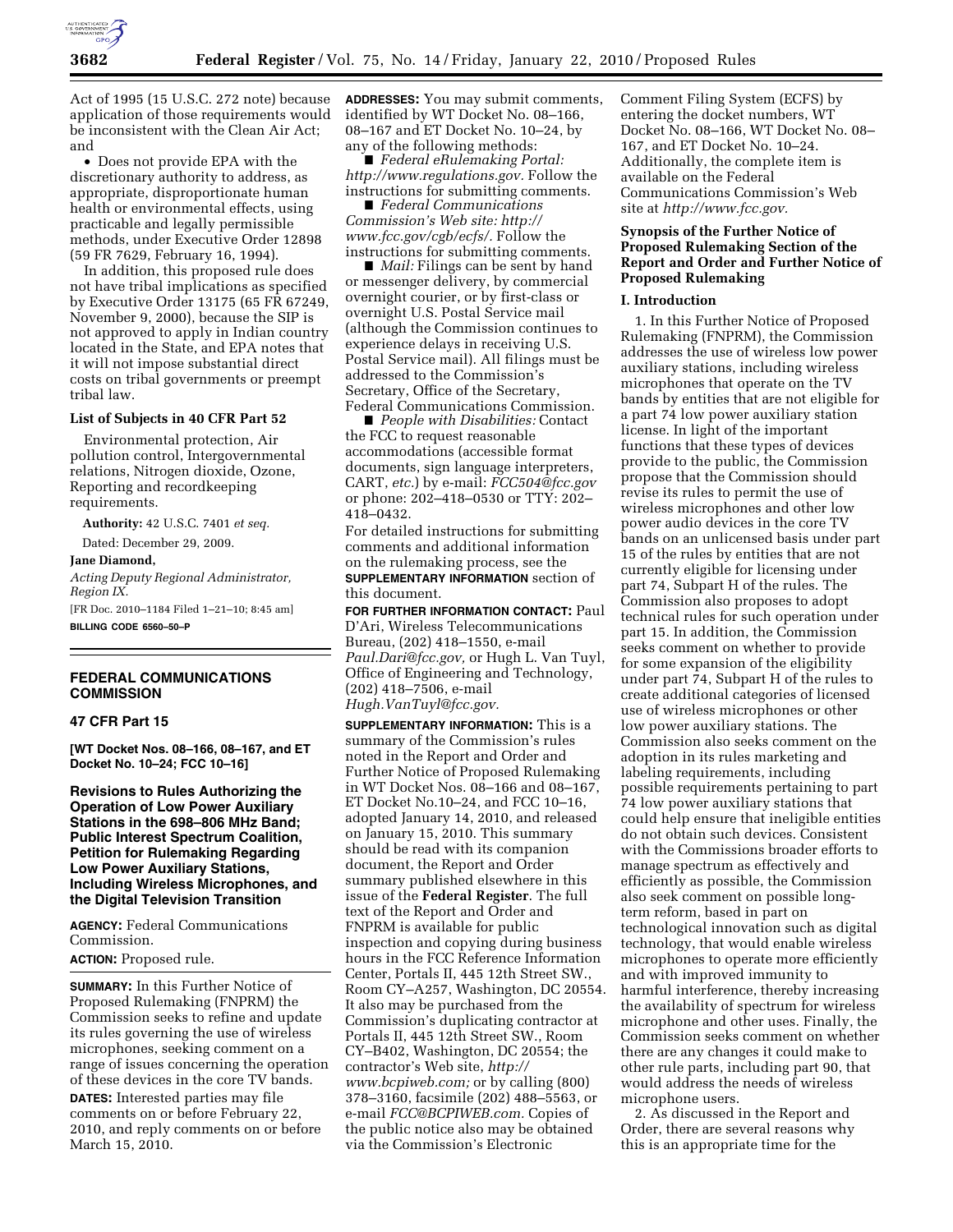Commission to examine, in a comprehensive fashion, the rules for wireless microphones in the TV bands. In addition to those discussed above, the Commission adopted rules in November 2008 in the *TV White Spaces Second Report and Order* to permit new types of devices to operate on an unlicensed basis in vacant ''white spaces'' spectrum in the TV bands. These "TV Band Devices" are regulated under part 15 of the Commission's rules. The rules require TV Band Devices to protect licensed operations in the TV bands, including wireless microphones and other part 74 low power auxiliary stations. A number of petitions for reconsideration of the *TV White Spaces Second Report and Order* raise issues related to the protections afforded wireless microphones in that order. Although the issues in these petitions for reconsideration and the proposals in this FNPRM are related, the Commission does not address herein the specific issues raised in the petitions for reconsideration of the rules regarding wireless microphone operations and TV Band Devices. Rather, the proposals and other issues in this FNPRM are intended to balance the needs of various wireless microphone users, in particular, with other important uses of the spectrum, including new unlicensed devices that can be used for broadband and other applications in portions of the TV bands.

# *A. Operation in the TV Bands*

### 1. Unlicensed Operation Under Part 15

3. The Commission seeks comment on allowing wireless microphones to operate on an unlicensed basis in the TV bands under part 15 of the rules generally, the technical proposals discussed herein, and the other specific proposals that commenters and other interested parties have made in the record with respect to permitting wireless microphones to operate under part 15 of the Commission's rules.

4. Many users may need only a single or a small number of wireless microphones operating simultaneously, and only one or two vacant TV channels may be required for such users. Even with TV Band Devices operating in the TV bands, the rules that the Commission adopted in the ''white spaces'' proceeding are designed to ensure that there will be one or more TV channels available for wireless microphones at most locations. Specifically, only fixed TV Band Devices may operate on channels below 21, and fixed TV Band Devices are not permitted to operate adjacent to occupied TV channels, whereas wireless

microphones may do so. Thus, at any given location some TV channels cannot be used by TV Band Devices and should be available for wireless microphones. In addition, in the 13 metropolitan areas where the Private Land Mobile and Commercial Mobile Radio Services are permitted to operate on channels 14–20, TV Band Devices are not permitted to operate on the first vacant TV channel above and below channel 37, thus leaving them available for wireless microphones. The Commission seeks comment on these assumptions and whether allowing wireless microphones to operate on a non-licensed basis in the TV bands under part 15 of the rules may meet the needs of the vast majority of wireless microphone users.

5. In addition, the Commission proposes technical rules for the operation of wireless microphones as unlicensed devices under part 15 of the rules. The Commission proposes to adopt the term ''Wireless Audio Devices'' for such devices and to define them as intentional radiators used to transmit voice, music or other audio material over short distances. Under this proposal, transmissions would be allowed to use either analog or digital modulation techniques. To ensure that such devices are used only for their intended purpose of transmitting audio material, the Commission proposes to prohibit data transmissions except for short data strings such as recognition codes necessary to ensure the functionality of a system. The Commission also proposes to prohibit transmission of audio material to the public switched telephone network and private and commercial wireless systems and networks to prevent Wireless Audio Devices from being used for applications such as wireless headsets for use with cellular phones, cordless phones and similar devices. Devices that transmit data or operate as telephones can operate under the part 15 TV band device rules or other rule parts, *e.g.,* Section 15.247 or 15.249. The Commission seeks comment on the definition and the proposals. In particular the Commission seeks comment on whether its proposed definition of Wireless Audio Devices is overly broad and could enable a proliferation of devices in the TV bands that already have suitable provisions to operate in other bands. If so, the Commission seeks comment on whether it should specifically limit the applicability of the rules to wireless microphones and how precisely they should be defined. Additionally, the Commission seeks comment on whether any other specifications or restrictions

are needed, such as limiting devices to one-way operation.

6. The Commission is not proposing to allow operation under the part 15 rules of unlicensed video devices similar in fashion to those used by motion picture and television producers as an aid in composing camera shots under the part 74 Wireless Assist Video Devices rules. No party has indicated that there is a need to permit the operation of similar devices by parties other than those eligible for licensing under part 74. Further, part 15 already allows devices to operate with sufficient bandwidth to transmit video in a number of bands, albeit at a lower power level or with different technical requirements from part 74, including the 902–928 MHz and 2400–2483.5 MHz bands. In addition, part 15 allows devices to operate in the TV bands under the TV Band Device rules. The Commission invites comment.

7. The technical rules the Commission is proposing for unlicensed Wireless Audio Devices are in many respects similar to the technical rules applicable to wireless microphones licensed under part 74 as low power auxiliary stations. The Commission is making this proposal because these part 74 rules have been used in the development of a wide variety of wireless microphones that consumers have found useful and that apparently are capable of operating in the TV bands without interference. Further, by modeling the proposed part 15 rules after the technical features of the part 74 rules, the Commission expects that most manufacturers will be able to obtain approval for equipment with few or no modifications from currently available designs. The Commission is proposing to place the technical requirements for Wireless Audio Devices in a new section in part 15, Subpart C, which contains the rules for intentional radiators (*see* proposed rules).

8. The Commission proposes to allow Wireless Audio Devices to operate in the core TV bands spectrum on channels 2–51 (excluding channel 37, which is allocated for non-broadcast purposes nationwide). The Commission proposes to prohibit operation of Wireless Audio Devices on channel 17 in Hawaii, which is allocated for nonbroadcast purposes. To prevent interference to co-channel TV stations, the Commission proposes to prohibit operation of Wireless Audio Devices cochannel to operating TV stations at the following distances, which are the same separation distances required for part 74 wireless microphones.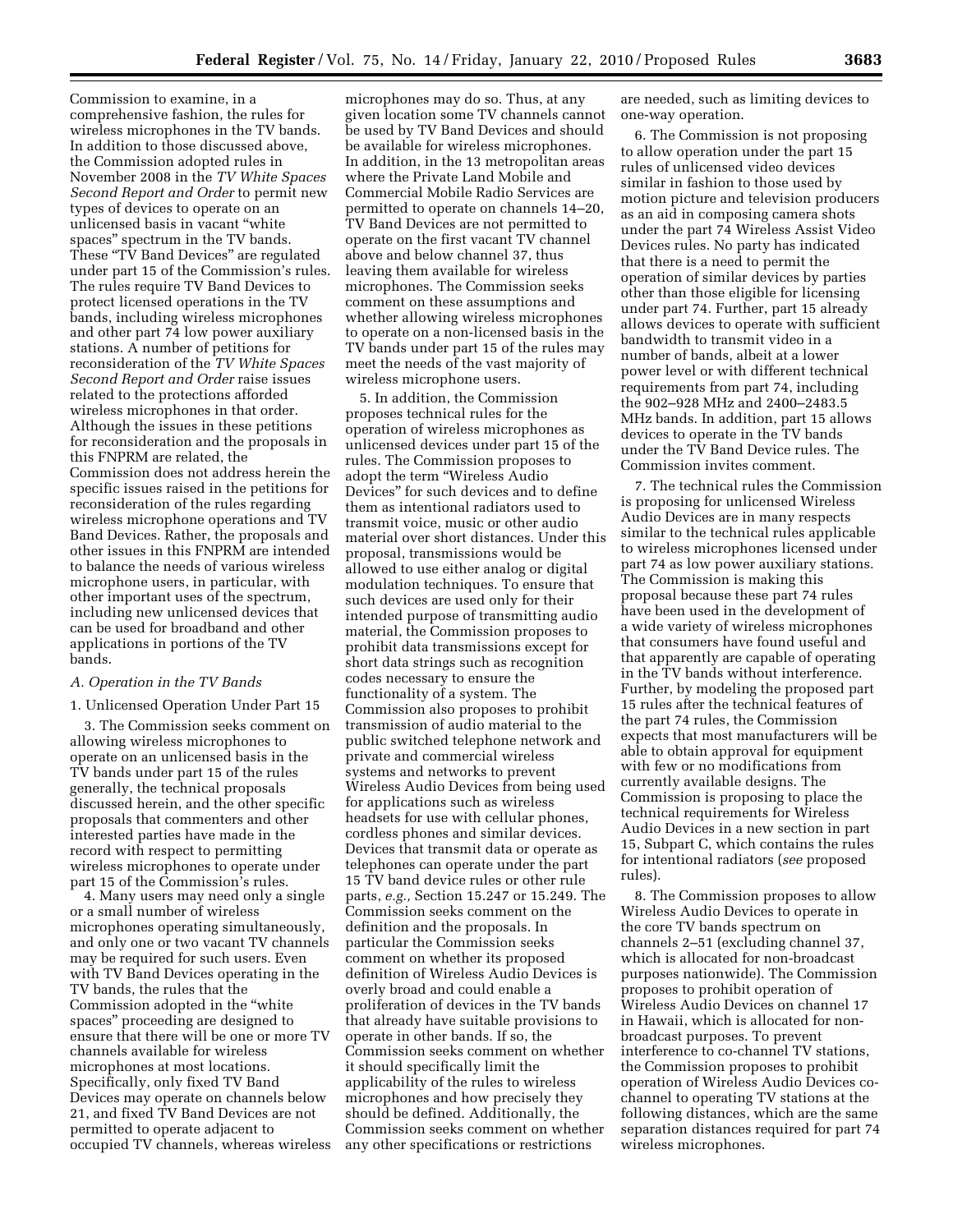- Channels 2–4 (54–72 MHz) and 5–6 (76–88 MHz)
	- $\dot{\circ}$ Zone I: 105 km (65 miles)
- $\circ$  Zones II and III: 129 km (80 miles)
- Channels 7–13 (174–216 MHz)
	- $\circ$  Zone I: 97 km (60 miles)
- $\circ$  Zones II and III: 129 km (80 miles) • Channels 14–36 (470–608 MHz) and 38–51 (614–698 MHz)
	- $\circ$  All zones: 113 km (70 miles)
	- 9. The Commission proposes to

permit Wireless Audio Devices to operate with a power level to the antenna of up to 50 milliwatts in both the VHF and UHF TV bands. The Commission notes that the part 74 rules permit wireless microphones to operate on VHF TV channels with a power level to the antenna of 50 milliwatts and on UHF channels with a power level of 250 milliwatts. However, most wireless microphones currently operate at a lower power level to increase battery life and because higher power is not necessary for most applications. For example, Shure has indicated that the majority of wireless microphones operate with a power level between 10 and 50 milliwatts. Therefore, the Commissions proposed power level may be appropriate for most users, particularly because the Commission expect that parties using part 15 wireless microphones will typically be entities operating in smaller venues that do not require the longer range operation that higher power allows. In this regard, the Commission note that devices authorized under part 74 as low power auxiliary stations are ''intended to transmit over distances of approximately 100 meters'' and may operate with a power level of 250 milliwatts. The Commission anticipates that wireless microphones operating up to 50 milliwatts would transmit over a shorter distance. The Commission seeks comment on this proposal. The Commission also seeks comment on whether the equipment certification rules should prevent component parts such as amplifiers from being attached after market to a microphone and whether the rules should specify a maximum field strength or other emission limits for equipment.

10. The Commission proposes to require Wireless Audio Devices to comply with the same channelization, frequency stability, and bandwidth requirements as permitted under the technical rules for part 74 wireless microphones. Specifically, the Commission proposes to require that operation be offset from the upper or lower channel edge by 25 kHz or an integral multiple thereof and that the operating frequency tolerance be

0.005%. The Commission also proposes to specify that one or more adjacent 25 kHz segments within a TV channel may be combined to form an operating channel with a maximum bandwidth not to exceed 200 kHz. Consistent with the measurement requirements for other part 15 transmitters, the Commission further propose to require that the frequency tolerance be maintained over a temperature variation of  $-20$  degrees to +50 degrees C at normal supply voltage, for a variation in the supply voltage from 85% to 115% of the rated supply voltage at a temperature of 20 degrees C, and that battery operated equipment be tested using a new battery. The Commission expect that the proposed 25 kHz offset requirement would prevent wireless microphones from operating at the edge of a TV channel where they could interfere with TV stations on adjacent channels, and the proposed frequency tolerance requirement would ensure that devices do not drift from the designated frequencies. The limit on the bandwidth that a wireless microphone may occupy will leave room for multiple microphones within a channel. The Commission seeks comment on these proposals.

11. The Commission proposes to require that out-of-band emissions from Wireless Audio Devices comply with the same emission limits that apply to part 74 wireless microphones. Specifically, the Commission proposes to require that the mean power of outof-band emissions comply with the following:

• On any frequency removed from the operating frequency by more than 50% and up to 100% of the authorized bandwidth: At least 25 dB;

• On any frequency removed from the operating frequency by more than 100% and up to 250% of the authorized bandwidth: At least 35 dB;

• On any frequency removed from the operating frequency by more than 250% of the authorized bandwidth: 43+10 log P dB where P is the mean output power in watts.

12. The Commission seeks comment on whether these out-of-band emission levels are appropriate. The Commission also seeks comment on whether it should apply the Section 15.209 limits outside the TV channel where a wireless microphone operates. Furthermore, the Commission seeks comment on whether these out-of-band emissions are adequate to protect both land mobile systems operating in the TV bands and new services operating on or within TV channel 52, 698–704 MHz, and on other frequencies in the 700 MHz Band.

13. The Commission seeks comment on whether the Commission should prohibit Wireless Audio Devices from operating on co-channel basis with land mobile stations. The Commission also seeks comment on whether the Commission should adopt any other technical rules to prevent interference to land mobile systems operating in the TV bands. In addition, the Commission seeks comment on whether the Commission needs to adopt isolation distances from the land mobile operations, similar to those proposed to protect TV stations. In addition, the Commission seeks comment on whether the Commission needs to adopt similar rules to protect new services operating on or within Channel 52 (698–704 MHz), or on other frequencies in the 700 MHz Band.

14. The Commission seeks comment on its assessment that the rules adopted for TV Band Devices are not likely to be suitable for Wireless Audio Devices. For example, TV Band Devices are required to have geolocation capability and the ability to connect to the Internet to register with a central data base. If wireless microphone "features" were to be added to these devices, it might result in a substantial increase in costs for these devices. Certain features currently required for TV Band Devices, such as periodic sensing of the airwaves for other devices, may also be incompatible with the operation of a real-time always-on device such as a wireless microphone. In addition, the Commission observes that there are similarities between the rules the Commission are proposing for wireless audio devices and the rules that were adopted for TV Band Devices. For example, the Commission allowed TV band personal/portable devices operating on an adjacent TV channel to use a power of up to 40 mW, whereas the Commission is proposing to allow wireless audio devices to use a power of up to 50 mW. These similarities mean that, from a power and spectrum sharing standpoint, one type of device should not have a significant advantage over the other. The Commission invites comment on this assessment.

15. The Commission propose to require devices that have already been certificated under the procedures established for part 74 devices and that will be marketed for operation under part 15 to obtain a new equipment authorization to ensure compliance with whatever rules the Commission may adopt in this proceeding. The nature of the filings, such as whether new test data may need to be submitted, will depend on whether the technical rules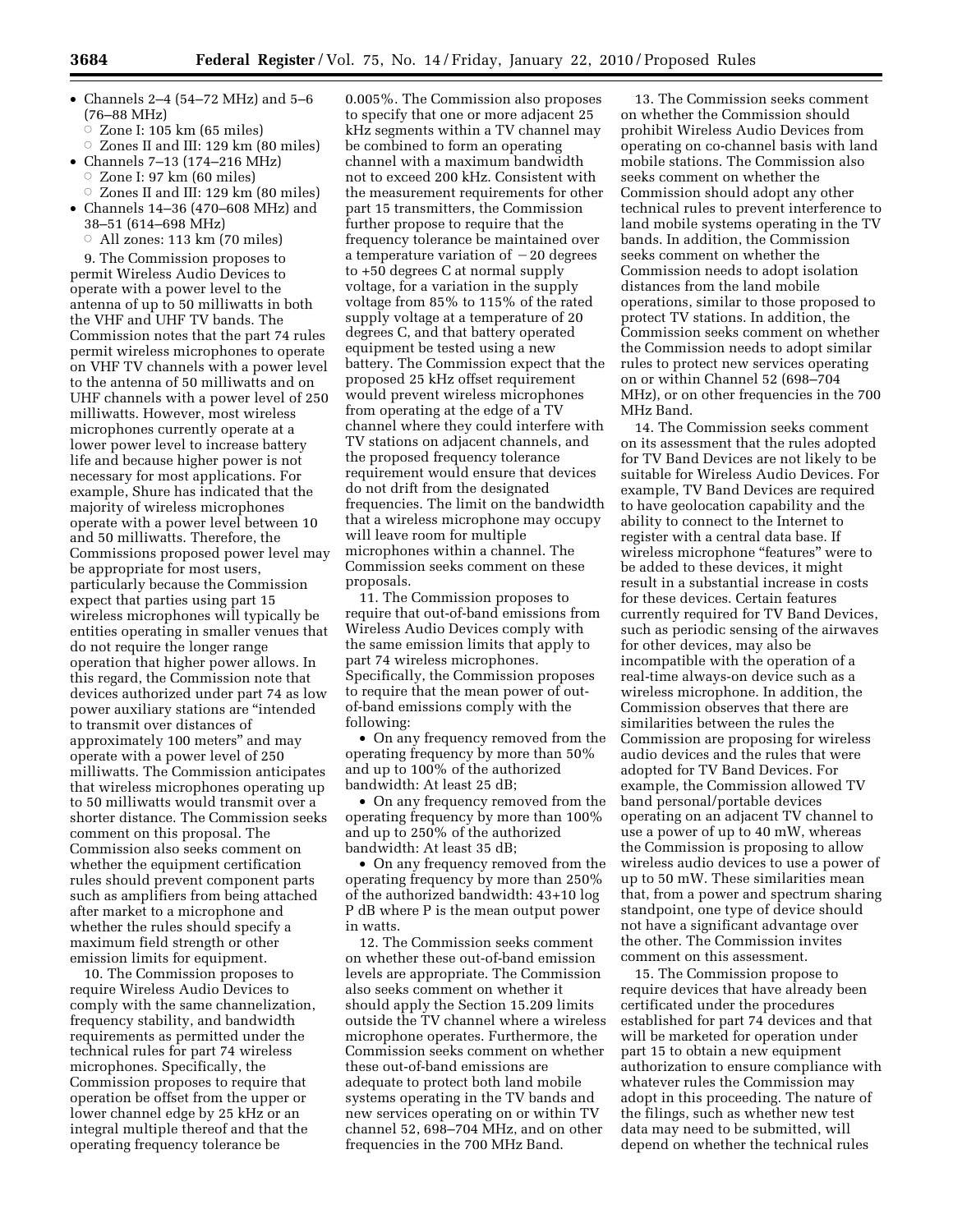the Commission adopt are identical to or different from part 74.

16. If the Commission were to adopt technical rules for operation under part 15 that are different from the existing part 74 rules, the Commission proposes to allow a transition period where the existing equipment could be marketed and operated under part 15 before obtaining a new equipment authorization. Typically design and manufacturing cycles take 1 to 2 years. The Commission invites comment on whether there should be a transition period and, if so, what should be the length of the transition period? The Commission also seeks comment on whether the Commission should apply the transition to the date after which a product is marketed, a date after which the product is manufactured or imported, or some other measure.

17. Finally, the Commission seeks comment on whether any other technical requirements need to be specified for Wireless Audio Devices. For example, the part 74 rules for low power auxiliary stations have additional requirements for wireless microphones including a maximum frequency deviation specification when frequency modulation is used. Additionally, part 74 states that a transmitter may be either frequency synthesized or crystal controlled. The Commission seeks comment on whether these or any other requirements should be incorporated into the part 15 rules for Wireless Audio Devices.

# 2. Licensed Operation Under Part 74

18. Certain users of wireless microphones that are not currently eligible for a low power auxiliary station license under part 74 may have needs that are similar to existing eligible licensees and may have a need for the interference protection that a license affords. In this section, the Commission seeks comment on whether to revise its rules and provide for a limited expansion of eligibility that would permit such users to hold a part 74 license in the TV bands. The Commission also seeks comment on whether license eligibility should be expanded to permit the use of low power auxiliary stations inside nuclear power plants. In examining whether to expand licensee eligibility, the Commission must balance the needs of the different users of the TV band spectrum.

19. The Commission seeks comment on the extent to which part 74 eligibility for licensing should be expanded, if the Commission decides to do so. For example, should such eligibility be limited to include large theaters,

entertainment complexes, sporting arenas, and religious facilities, because these large venues may require multiple vacant TV channels to accommodate all of the wireless microphones needed and they may need the additional protections afforded part 74, Subpart H licensees in the TV bands? The Commission seek comment on whether to revise its rules in this manner, and how best to specify which particular entities, and under what circumstances, they should be eligible for a license. As discussed above, a number of commenters and other parties have urged the Commission to expand eligibility for part 74 licenses to varying degrees, and the Commission seek comment as well on those expanded eligibility proposals.

20. Some wireless microphone operators, such as certain producers of live professional arts, entertainment, and sporting events may require multiple vacant TV channels to accommodate all of the wireless microphones needed. Many of these events are broadcast or recorded, and thus producers of these events may already be eligible for a part 74 license. On the other hand, some of these events that rely on numerous wireless microphones are live programs that will not be broadcast or recorded, and thus producers of these live events are not currently eligible for a part 74 license, but yet may have the same wireless microphone requirements. Live programs of professional arts, entertainment, and sporting events that require multiple vacant TV channels to accommodate numerous wireless microphones may be sufficiently analogous to the uses now permitted by part 74 as to be a reasonable basis for expanding licensee eligibility. Moreover, such operations may warrant the interference protection that can only be assured under a license. For example, the Commissions provisions for TV Band Devices provide for licensed low power auxiliary stations to be registered in a data base to assure protection against harmful interference. The Commission recognize, however, that some of these live arts, entertainment, and sporting events may only require the use of a few wireless microphones and thus have greater flexibility to select TV band channels that are free of interference. Events that use only a few wireless microphones may not require the assurance of interference protection afforded by a license.

21. Certain other wireless microphone uses, such as those at services conducted by religious organizations, may also warrant provisions for licensed operation under part 74 because they

bear important similarities to the uses now permitted by part 74. For example, some events at venues used for religious purposes also may require multiple vacant TV channels to accommodate all of the wireless microphones needed. While it is not clear from the record currently before us, in some cases religious organizations may already be eligible for a part 74 license if they broadcast or record events at religious venues and they hold a recognized broadcast license or qualify as television or motion picture producers under the rules. In other cases, as with theatrical productions and sporting events, some events at religious facilities are live programs that will not be broadcast or recorded, and thus producers of these live events are not currently eligible for a part 74 license, but yet have the same wireless microphone requirements. In contrast, it may be that at many religious facilities services are conducted using only a few wireless microphones and may have greater flexibility to select TV channels that are free of interference. These religious facilities may not require the assurance of interference protection afforded by a license.

22. The Commission seeks comment on whether to authorize licensed wireless microphone use by the entities discussed above, at large theaters, entertainment complexes, sporting arenas, and religious facilities, and whether there is a need by these entities for the additional protections afforded part 74, Subpart H licensees in the TV bands. In this regard, the Commission seeks comment on how the Commission could more completely and precisely define the types of additional entities eligible for licensing so that the Commission can easily implement the licensing criteria that the Commission adopts for entities that merit licensee status while also ensuring that such status is limited to only eligible entities. For example, how should the Commission define professional arts, entertainment, or sporting events or eligible religious facilities? Should the Commission, for instance, base the eligibility on the size of the venue, such as specifying a minimum seating capacity? Should the Commission base eligibility on a minimum number of wireless microphones that these entities use on a regular basis, and if so, what should that number be? Should the Commission establish criteria for determining which specific users are eligible for a license and simply leave it, for example, to the religious organization or producer of live events to determine whether they need the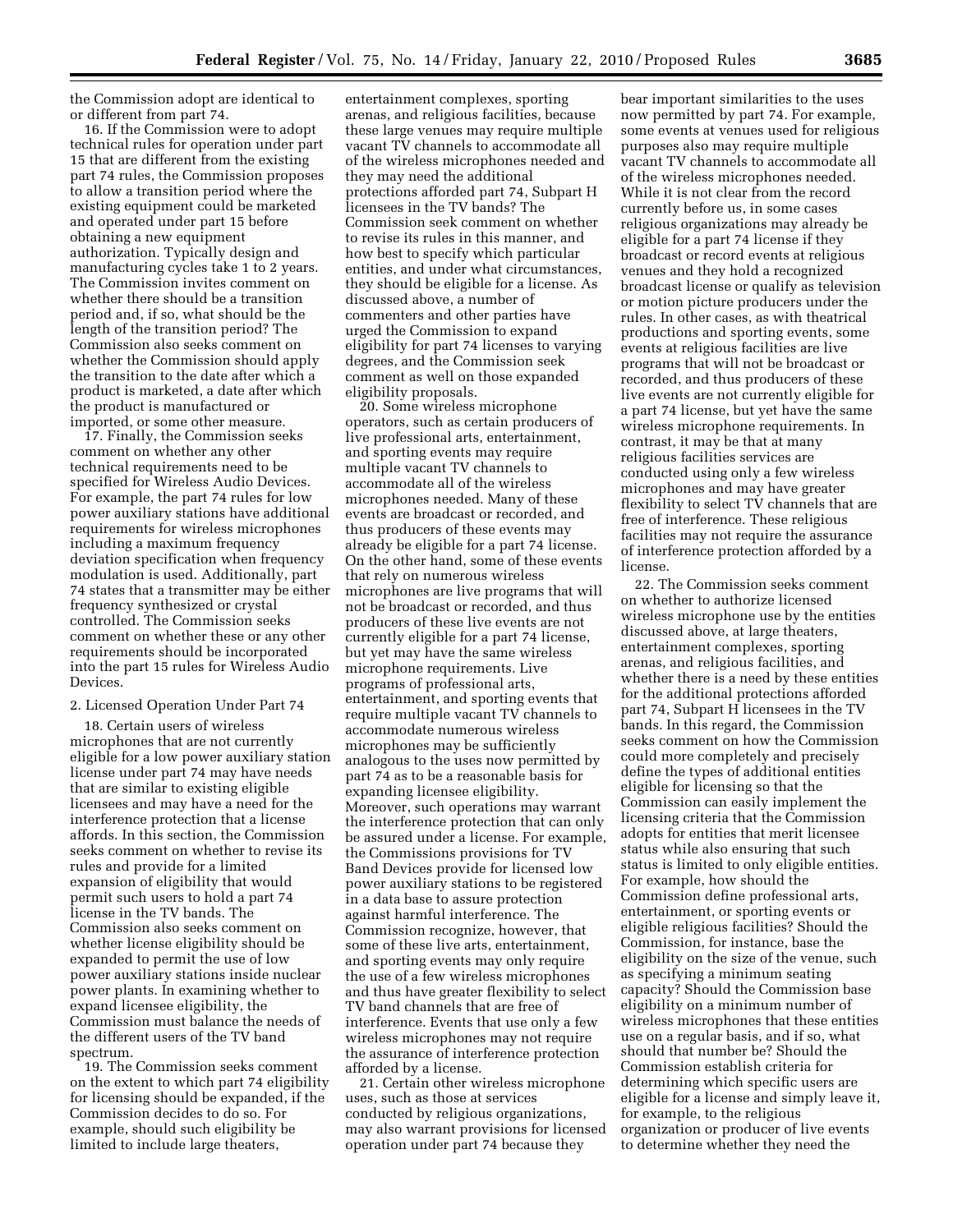interference protection of a license? What other characteristics of the entities that potentially could be licensed if eligibility is expanded should be specified in the rules? Should licensing be limited to the owner or operator of a theater or stadium or religious facility or should the Commission allow a performing group or sports team or religious organization to hold the license for a specific venue at a specific time? Should it make a difference if the use is permanently housed at the venue (*e.g.,* the home team at a specific stadium)? If the Commission were to expand license eligibility, the Commission also seeks comment on what modifications the Commission should make to the rules regarding scope of service and permissible transmissions.

23. The Commission also invites comment on the impact of expanding part 74 licensing to include additional entities on the availability of spectrum for use by TV Band Devices. Would limiting these new licensees' use to certain venues—such as large theaters, entertainment complexes, sporting arenas, and religious facilities—protect microphone use only at locations that can easily be identified and included in the TV Band Device database and only for particular dates/times and frequencies coinciding with actual use? The Commission ask that commenters address the practicability of producers of live arts, sporting events, and religious organizations providing up-todate information on venues and times of operation to the TV Band Device database on an ongoing basis, and how best to ensure that they do so. The Commission is particularly concerned that licensees may find it impractical to maintain the database with up-to-date information and instead may call for interference protection on all channels on a continuous basis, which could completely block access by TV Band Devices and therefore may lead to less efficient use of the spectrum. The Commission invites comment on this analysis.

24. The Commission also seeks comment on whether the Commission should modify the eligibility requirements for a part 74 license to include other entities that use wireless microphones, such as those operating at convention or trade shows, certain other cultural events, or governmental or educational institutions. Do these or other additional entities need interference protection from TV Band Devices that is afforded to part 74, Subpart H licensees? Or would, instead, the operation of wireless microphones by these and other users effectively be

accommodated were they to operate on an unlicensed basis under part 15, similar to the TV Band Devices? To the extent that commenters propose that these or other entities be eligible for part 74 licensing, the Commission seeks comment on which particular entities merit protection. The Commission also seek comment on how, precisely, the Commission should define any additional class of entity that should be eligible to hold a license and the protections afforded by the database. As discussed above, the Commission seeks comment on whether wireless microphone use would be protected at locations that can easily be identified and included in the TV Band Device database and only for particular dates/ times and frequencies coinciding with actual use. Commenters should address the practicality of whether any additional entities would provide up-todate information on venues and times of operation to the TV Band Device database on an ongoing basis, such that they would only have database protection at times of use and not otherwise block access to the spectrum for use by TV Band Devices, which could lead to inefficient use of the TV bands spectrum.

25. The Commission seeks to balance the needs of potential new classes of wireless microphone licensees with other users of the TV bands. The Commission note that, while some commenters have advocated for changes in the eligibility requirements to allow particular groups of users to operate wireless microphones in the TV bands, no commenter has advocated allowing anyone who desires to operate a wireless microphone to apply for or obtain a part 74 license and associated terms and conditions. If the Commission were to expand part 74, Subpart H to include all of the existing users and applications, the eligibility would be expanded so extensively that virtually anyone would be eligible for a license. The Commission is concerned that such an approach may not be viable. Because part 74 licensees have protection against interference from unlicensed part 15 devices, such a broad expansion of eligibility could seriously reduce the amount of spectrum available for unlicensed TV Band Devices. This could be particularly true in heavily populated places, where there might be significant demand for operation of TV Band Devices as well. This expansion would significantly increase the number of part 74 licensees submitting information for inclusion in the TV Band Device database, thus increasing the cost and complexity of operating the

database. The Commission invites comment on this analysis and the impact of expanding eligibility on the viability of TV Band Devices.

26. The Commission notes that any expansion of the part 74 license eligibility will have an impact on the primary users of the TV bands (*e.g.,* TV broadcasting stations) as well as on unlicensed wireless microphones and TV Band Devices that will be introduced in the future. Is it practical for newly eligible users to comply with all of the part 74 requirements that apply to existing eligibles, such as the requirement to coordinate frequencies? How might an expansion of eligibility affect the viability of frequency coordination for all of the existing eligible users? Should the Commission place any additional requirements or limitations, for example, on the amount of spectrum that can be used in a given location by the newly eligible users? Consistent with the current Section 74.832(d) rule, which limits operation of low power auxiliary stations by nonbroadcast entities to frequencies in the TV bands, the Commission seek comment on whether any expanded part 74 eligibility cover operations in only the TV bands and not the non-TV band frequencies listed in Section 74.802(a).

27. The Commission underscores that irrespective of whether it revises the eligibility requirements under part 74, entities that use wireless microphones would be permitted to operate wireless microphones under the Commission's proposed part 15 rules, and also under part 90 which is discussed below. In short, even if the Commission does not significantly expand eligibility under part 74, the Commission notes that users would still be able to operate wireless microphones under the Commission's proposed part 15 rules or under the part 90 rules.

28. *License Terms.* The Commission seeks comment on the length of initial and renewal license terms for authorizations issued to entities that obtain licenses under any expanded eligibility categories that the Commission adopts under part 74 of the Commission's rules. Under Section 74.15 of the rules, low power auxiliary station licensees have license terms that either run concurrently with the license of the associated broadcast station, or for a period running concurrently with the normal licensing period for broadcast stations located in the same area of operation. Broadcast or low power TV station licensees are issued low power auxiliary station licenses with a term that runs concurrently with the license term of the associated broadcast station. Broadcast network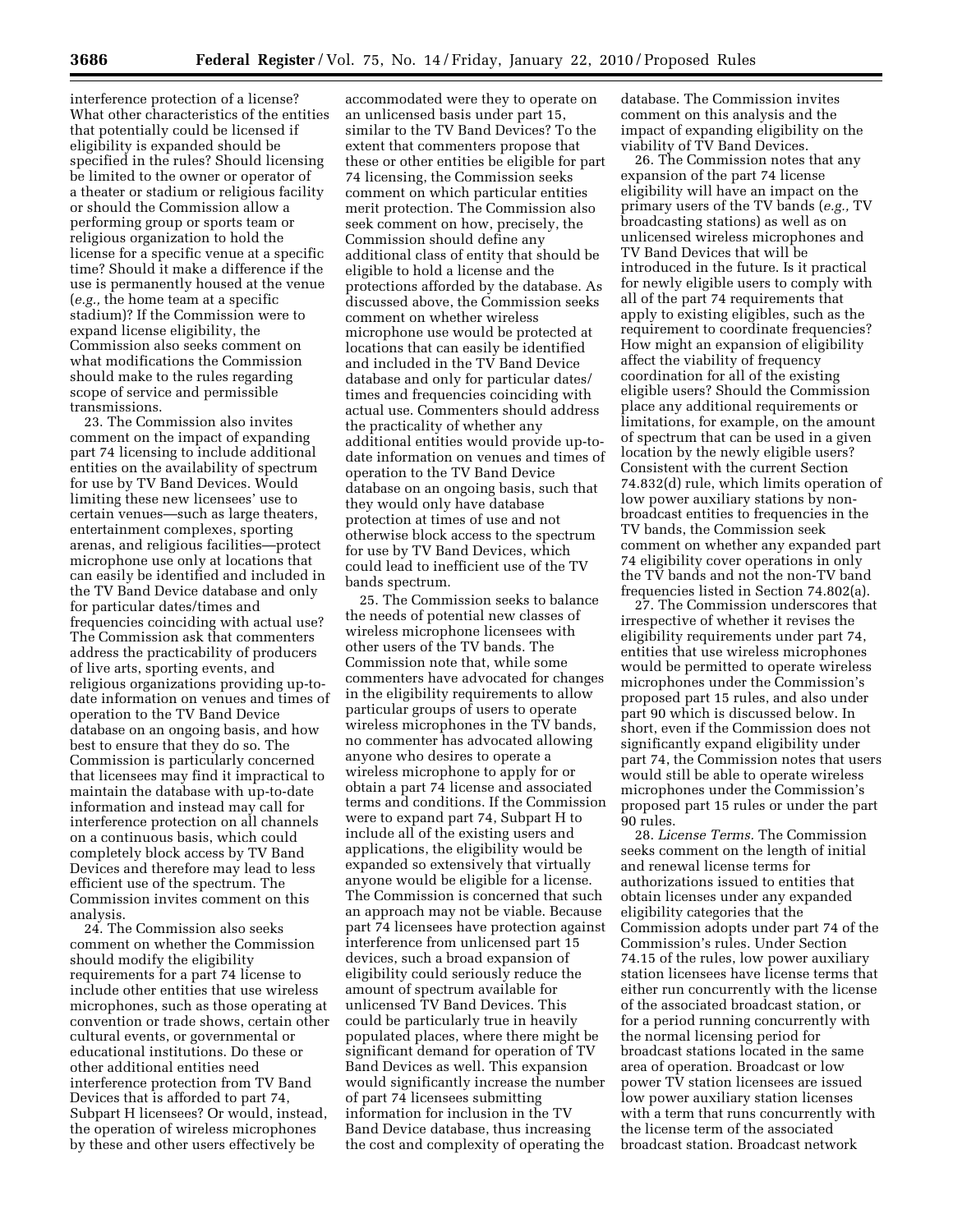entities, cable television system operators, motion picture producers, and television program producers have license terms that run concurrently with the normal licensing period for broadcast stations located in the same area of operation. This results in an initial term that is no more than eight years but may be substantially less than eight years, because low power auxiliary station licenses may be obtained in the middle of the license terms of broadcast stations located in the same area of operation.

29. In this FNPRM, the Commission is seeking comment on a limited expansion of the eligibility provisions for part 74, Subpart H licenses. In the event that there is an expansion in eligibility, the Commission seeks comment on whether the license terms for any new classes of eligible users of low power auxiliary stations should be the same as the license terms that currently apply to part 74, Subpart H licensees, as discussed above. The Commission also seeks comment on whether some other license term should apply to these new eligible users in the event that the Commission revises the eligibility categories. The Commission notes that if the Commission were to apply the existing rules governing license terms for low power auxiliary stations, their license terms would run concurrently with the normal licensing period for their local broadcast stations. In some cases, this would result in a license term that would be substantially less than the local broadcaster's term of eight years, because some low power auxiliary station licensees may obtain their licenses in the middle of their local broadcaster's license term. The Commission invites comment on whether some other license term should apply to parties that would be eligible under revised rules. For example, should licenses obtained by a newly eligible person or organization be issued for a term not to exceed ten years from the date of initial issuance or renewal or should some other period be adopted and, if so, what should be the length of the license term? The Commission note that the Commission's rules generally provide for a license term of ten years for wireless licenses.

30. *Nuclear Energy Institute and Utilities Telecom Council Petition for Waiver.* The Commission note that the Nuclear Energy Institute and Utilities Telecom Council (NEI/UTC) has recently petitioned the Commission for a waiver of the ''allocation and licensing provisions'' of the part 2 and 90 rules to permit ''Power Licensees'' as defined in Section 90.7 of the Commission's rules to obtain licenses under part 90 for the

use of certain equipment certificated for use under Subpart H of part 74 of the rules, inside nuclear power plants. The Commission seeks comment on whether it would serve the public interest to extend the license eligibility under Subpart H of part 74 of the rules to permit the use of low power auxiliary stations inside nuclear power plants. How should the Commission define eligibility for such licenses? Are there any specific concerns associated with permitting operations under Subpart H of part 74 inside commercial nuclear power plants or any special conditions that should apply to any license for such use? To the extent the Commission may decide to expand license eligibility to include users in commercial nuclear power plants, the Commission seeks comment on the spectrum bands that should be made available for this category of users. The Commission also seeks comment on whether any other modification to the part 74 rules would be necessary to accommodate such use inside commercial nuclear power plants.

3. Marketing and Labeling Issues for Part 74 Low Power Auxiliary Stations

31. The Commission seeks comment on issues related to the marketing of part 74 low power auxiliary stations that could help ensure that entities that are not eligible to operate these devices do not purchase them. The Commission expects that some devices will be certificated to operate under only part 74 of the rules, either because the output power level exceeds the part 15 limits or simply because the manufacturer chose not to obtain a part 15 certification. In seeking comment, the Commission recognize that, under its proposed dual regulatory approach for operating wireless microphones in the TV bands, it is possible that some devices could meet the technical requirements in both parts 15 and 74 of the rules and be certificated to operate under both of those parts. Such devices could be operated by any party without a license, and by eligible parties that have obtained a part 74 license.

32. The Commission seeks comment on whether a marketing restriction should be imposed on manufacturers with respect to equipment that is certificated for use by part 74 licensees. For example, the Commission seeks comment on whether the Commission should adopt a rule requiring that the marketing of equipment certificated under part 74, Subpart H of the Commission's rules be directed solely to parties eligible to operate the equipment. The Commission also seeks comment on whether, as a part of such

a rule, that the Commission provide that marketing of such equipment in any other manner may be considered grounds for revocation of the grant of certification issued for the equipment. In addition, The Commission seek comment on whether some other restriction, or additional restrictions, should be adopted, including record keeping requirements for manufacturers to track to whom their products are marketed, or to ensure that these devices are marketed in a manner that is consistent with the restrictions on their use.

33. The Commission seeks further comment on whether any rules are necessary to ensure that purchasers of low power auxiliary stations that are certificated under only part 74 of the rules are made aware of the part 74 licensing requirements. For example, should manufacturers be required to provide a label visible at the time of purchase advising of the requirement to obtain a license? Should there be a label on the device itself indicating that a license is required? Should the instruction manual contain advisory information about the licensing requirements? What labeling or advisory information should be required?

34. Similarly, the Commission seeks comment on any responsibility that manufacturers, retailers, and distributors should have to notify customers about the licensing requirements or steps they could take ensure that low power auxiliary stations are not marketed to ineligible users. Should there be some form of responsibility or accountability placed upon one or more of these entities at the point of sale and, if so, what should it be? The Commission seeks comment, for example, on whether the Commission should prohibit manufactures, retailers and distributors from selling or distributing low power auxiliary stations, including wireless microphones unless such sale is to a party that has committed in writing that the party is a bona fide reseller or a party eligible to be a low power auxiliary station licensee pursuant to part 74 of the Commission's rules. The Commission also seeks comment on whether manufacturers, importers, and retailers should be required to retain records of such written commitments for at least two years from the date of sale of the device. The Commission also seeks comment on whether manufacturers, retailers, or distributors could require a facility identification number associated with a Commission license, or some other form of identification which shows that the purchaser is a licensee. Another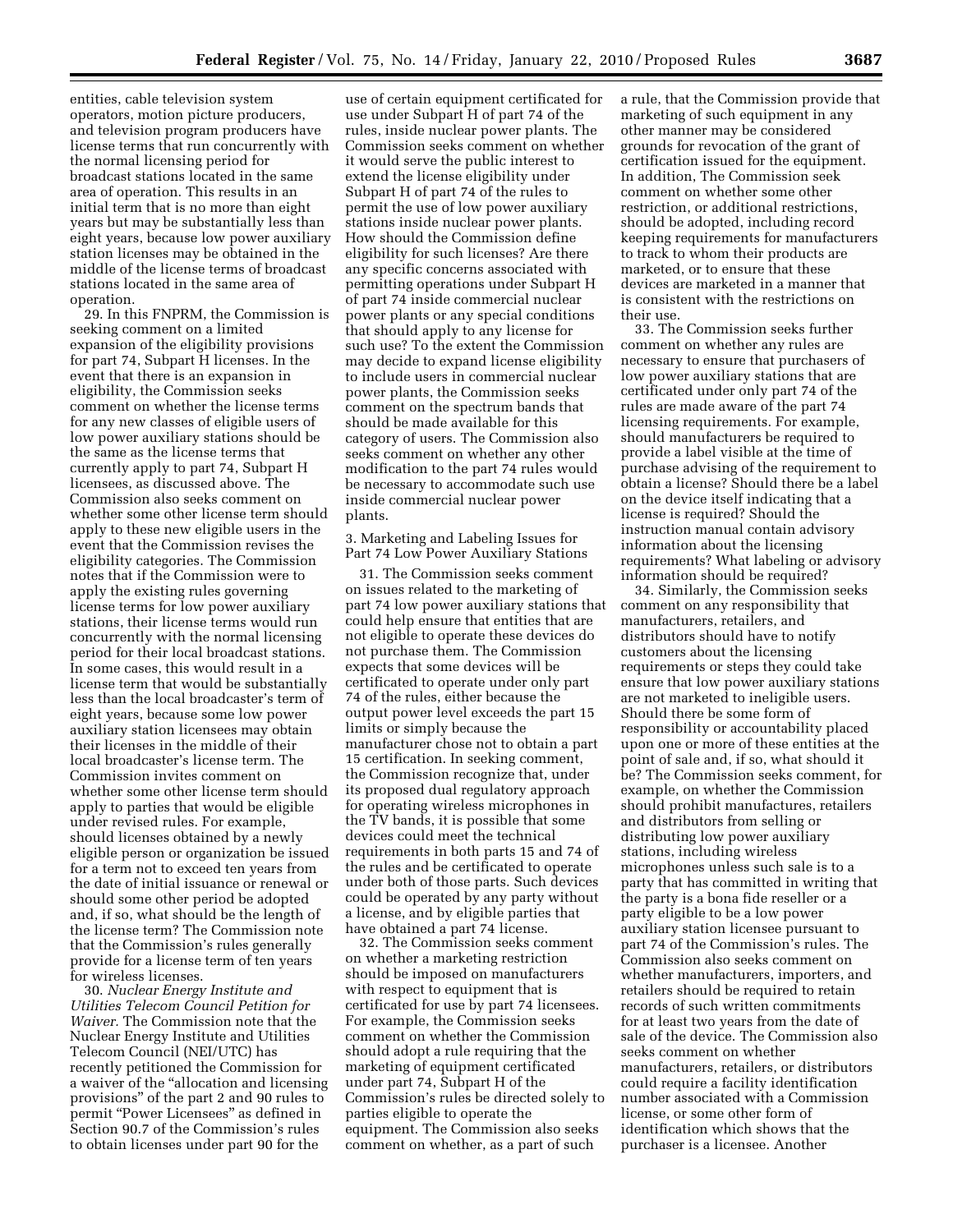alternative would be for the manufacturer, retailer, or distributor to cross-check a purchaser against information, perhaps in a database provided by the Commission, to determine whether a purchaser is an eligible user. The Commission seeks comment on whether any of these alternatives should be adopted in order to provide a sufficient level of responsibility or accountability at the point of sale, or whether some variation or some other method should be adopted instead.

### 4. Possible Longer-Term Solutions

35. The Commission invites comment on additional changes it should consider that could help ensure that a variety of wireless microphone uses can best be accommodated with other uses in the bands over the longer term, and that spectrum is used efficiently and effectively by wireless microphones. Efficient wireless microphone operations should increase spectrum availability for other uses, including the continued development of wireless broadband. In this FNPRM the Commission proposes to allow wireless microphones to operate on an unlicensed basis in the TV bands under part 15 of the rules. Under this proposal, wireless microphones would share spectrum with TV band devices, and the Commission seek comment on the extent to which wireless microphones can operate more efficiently in order to make spectrum available for other uses.

36. The Commission note that the majority of wireless microphones currently in use are frequency modulated analog devices that operate with a bandwidth of up to 200 kHz. For various reasons, such as the need to avoid intermodulation interference among the devices, the maximum number of wireless microphones that operate simultaneously in a 6 megahertz TV channel may be as few as six or eight. In other words, only 1.2–1.6 megahertz of the 6 megahertz TV channel may only be used while the remainder is effectively left fallow. In locations where many wireless microphones are being used simultaneously, this can result in inefficient use of valuable spectrum. The Commission seeks comment on this use of spectrum by wireless microphones, and on what steps the Commission can take to ensure that wireless microphones are using spectrum more efficiently.

37. The Commission notes that most other radio communications services have shifted from analog to digital technology to improve spectrum efficiency and resistance to interference.

The Commission seeks comment on the state of technological developments that could similarly enable wireless microphones to operate more efficiently and/or improve their immunity to harmful interference, which could make more spectrum available for other users. What steps could the Commission take that would encourage the use of new digital technology or other equipment that would allow more microphones to be used in a single channel? The Commission also seeks comment on whether there are devices currently available that would provide for such operations, on the length of time it may take to transition to such technology, and on what incentives the Commission could adopt to facilitate this transition.

38. Finally, the Commission seek comment on any other steps that the Commission should take in the long term to encourage technological improvements with the goal of ensuring that the core TV spectrum, which is shared by many users, is more efficiently used and thus more available to a range of users for new and innovative products and services. Are there approaches to spectrum management, such as authorizing a band manager, that would achieve the efficient use of spectrum by these devices?

### *B. Licensed Operation Under Part 90*

39. The Commission seeks comment on steps the Commission should take to revise the part 90 wireless microphone rules to make them more useful to wireless microphone users. In particular, the Commission seeks comment on why relatively few entities operate under the current part 90 rules. For example, are too few frequencies available under part 90? Does the narrower bandwidth permitted under part 90 (54 kHz) as compared to part 74 (200 kHz) affect the audio quality of part 90 wireless microphones? Does the part 90 eligibility or licensing requirements discourage use of part 90 wireless microphones by some parties? Are part 90 wireless microphones readily available to entities that wish to purchase them? What rule parts other than part 90 and part 74 should the Commission consider for licensing wireless microphones?

# **II. Procedural Matters**

## *Initial Regulatory Flexibility Analysis*

40. As required by the Regulatory Flexibility Act, see 5 U.S.C. 603, the Commission has prepared an Initial Regulatory Flexibility Analysis (IRFA) of the possible significant economic impact on small entities of the policies and rules proposed in this document. Written public comments are requested on the IRFA. These comments must be filed in accordance with the same filing deadlines as comments filed in response to this FNPRM and have a separate and distinct heading designating them as responses to the IRFA.

## Initial Regulatory Flexibility Analysis

41. As required by the Regulatory Flexibility Act of 1980, as amended (RFA), the Commission has prepared this present Initial Regulatory Flexibility Analysis (IRFA) of the possible significant economic impact on a substantial number of small entities by the policies and rules proposed in this Further Notice of Proposed Rule Making (FNPRM). Written public comments are requested on this IRFA. Comments must be identified as responses to the IRFA and must be filed by the deadlines for comments on the Notice provided in Section V.F.2. of the item. The Commission will send a copy of the FNPRM, including this IRFA, to the Chief Counsel for Advocacy of the Small Business Administration (SBA). In addition, the FNPRM and IRFA (or summaries thereof) will be published in the **Federal Register.** 

# *A. Need for, and Objectives of, the Proposed Rules*

42. The FNPRM addresses the use of wireless low power auxiliary stations, including wireless microphones, that operate on TV channels 2–51, excluding channel 37, (''the TV bands'') by entities that are not eligible for a part 74 license. In light of the important functions that these types of devices provide to the public, the Commission believes that developing rules to provide for the unlicensed use of wireless low power auxiliary stations, including wireless microphones, in the TV bands would serve the public interest. While wireless microphones are available for use on an unlicensed basis in the 49 MHz, 902– 928 MHz and 2.4 GHz bands and on a licensed basis by some entities under part 90 in the 170 MHz band, many entities are using wireless microphones designed for use in the TV bands on an unauthorized basis. The reasons for the use of TV band wireless microphones are varied including, for example, the amount of spectrum that is available for their use in the TV bands can accommodate multiple microphones at one venue and the sound fidelity that is achieved by TV band microphones is much higher than that of microphones that operate in other bands.

43. Certain users of wireless microphones that are not currently eligible for a low power auxiliary station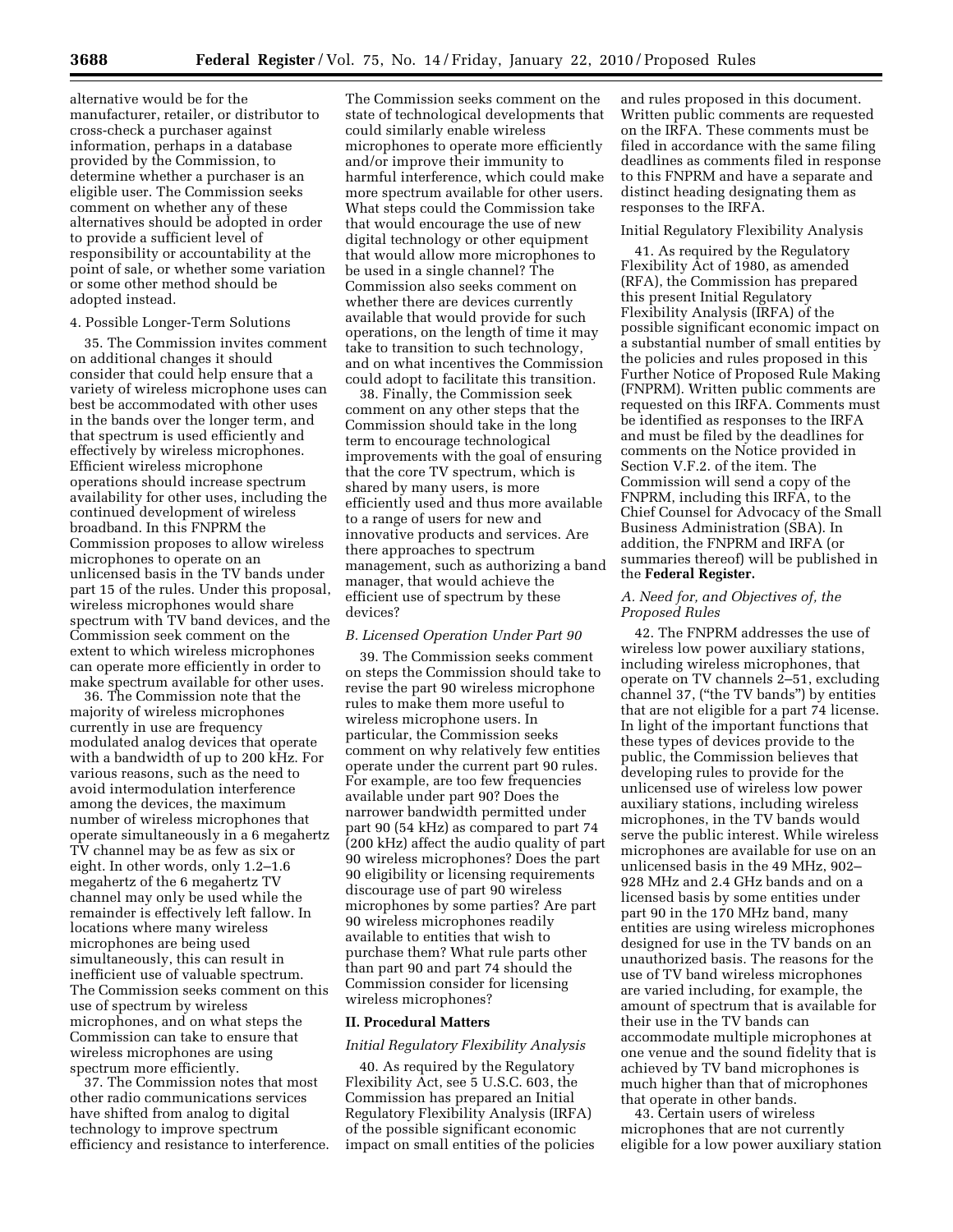license under part 74 may have needs that are similar to existing eligible licensees and may have a need for the interference protection that a license affords. The FNPRM seeks comment on whether to revise the Commission's rules to provide for a limited expansion of eligibility that would permit such users to hold a part 74 license in the TV bands. For example, the FNPRM seeks comment on whether to expand eligibility for licensing under part 74, Subpart H of the rules to include large theaters, entertainment complexes, sporting arenas, and religious facilities. The FNPRM also seeks comment on whether the Commission should modify the eligibility requirements for a part 74 license to include other entities that use wireless microphones, such as those operating at convention or trade shows, certain other cultural events, or governmental or educational institutions.

# *B. Legal Basis*

44. The proposed action is authorized under Sections 4(i), 301, 302, 303(e), 303(f), 303(r), 304 and 307 of the Communications Act of 1934, as amended, 47 U.S.C. Sections 154(i), 301, 302, 303(e), 303(f), 303(r), 304 and 307.

# *C. Description and Estimate of the Number of Small Entities to Which the Proposed Rules Will Apply*

45. The RFA directs agencies to provide a description of, and, where feasible, an estimate of the number of small entities that may be affected by the proposed rules, if adopted. The RFA generally defines the term ''small entity'' as having the same meaning as the terms "small business," "small organization," and ''small governmental jurisdiction.'' In addition, the "small business" has the same meaning as the term "small business concern'' under the Small Business Act. A ''small business concern'' is one which: (1) Is independently owned and operated; (2) is not dominant in its field of operations; and (3) satisfies any additional criteria established by the Small Business Administration (SBA).

46. Nationwide, there are a total of approximately 29.6 million small businesses, according to the SBA. A "small organization" is generally "any not-for-profit enterprise which is independently owned and operated and is not dominant in its field.'' Nationwide, as of 2002, there were approximately 1.6 million small organizations. The term ''small governmental jurisdiction'' is defined generally as ''governments of cities, towns, townships, villages, school districts, or special districts, with a

population of less than fifty thousand.'' Census Bureau data for 2002 indicate that there were 87,525 local governmental jurisdictions in the United States. The Commission estimates that, of this total, 84,377 entities were "small governmental jurisdictions.'' Thus, the Commission estimates that most governmental jurisdictions are small.

47. In the Report and Order, the Commission concludes that low power auxiliary stations authorized under part 74 of the Commission's rules including wireless microphones—will not be permitted to operate in the 700 MHz Band after the DTV transition. The Commission also concludes to prohibit the manufacture, import, sale, offer for sale, or shipment of devices that operate as low power auxiliary stations in the 700 MHz Band, effective upon the publication of a summary of the Report and Order in the **Federal Register.**  Under Section 74.832 of the Commission's rules, only certain entities may be issued licenses authorizing the use of low power auxiliary stations. In particular, these entities fall within the following categories: (1) Licensees of AM, FM, TV, or International broadcast stations or low power TV stations; (2) broadcast network entities; (3) certain cable television system operators; (4) motion picture and television program producers as defined in the rules; and (5) certain entities with specified interests in Broadband Radio Service (BRS), Educational Broadcast Service (EBS) licenses, i.e., BRS licensees (formerly licensees and conditional licensees of stations in the Multipoint Distribution Service and Multi-channel Multipoint Distribution Service), or entities that hold an executed lease agreement with a BRS licensee or conditional licensee or entities that hold an executed lease agreement with an Educational Broadcast Service (formerly Instructional Television Fixed Service) licensee or permittee.

48. *Radio Stations.* This Economic Census category ''comprises establishments primarily engaged in broadcasting aural programs by radio to the public. Programming may originate in their own studio, from an affiliated network, or from external sources.'' The SBA has established a small business size standard for this category, which is: such firms having \$7.0 million or less in annual receipts. According to Commission staff review of BIA Publications, Inc.'s *Master Access Radio Analyzer Database* on March 31, 2005, about 10,840 (95%) of 11,410 commercial radio stations had revenues of \$6 million or less. Therefore, the

majority of such entities are small entities.

49. The Commission note, however, that in assessing whether a business concern qualifies as small under the above size standard, business affiliations must be included. In addition, to be determined to be a ''small business,'' the entity may not be dominant in its field of operation. The Commission notes that it is difficult at times to assess these criteria in the context of media entities, and the Commission's estimate of small businesses may therefore be overinclusive.

50. *Television Broadcasting.* The Census Bureau defines this category as follows: ''This industry comprises establishments primarily engaged in broadcasting images together with sound. These establishments operate television broadcasting studios and facilities for the programming and transmission of programs to the public.'' The SBA has created a small business size standard for Television Broadcasting entities, which is: Such firms having \$14.0 million or less in annual receipts. The Commission has estimated the number of licensed commercial television stations to be 1,379. In addition, according to Commission staff review of the BIA Publications, Inc.'s Master Access Television Analyzer Database on March 30, 2007, about 986 of an estimated 1,374 commercial television stations (or approximately 72 percent) had revenues of \$13 million or less. The Commission therefore estimates that the majority of commercial television broadcasters are small entities.

51. The Commission note, however, that in assessing whether a business concern qualifies as small under the above definition, business (control) affiliations must be included. The Commission's estimate, therefore, likely overstates the number of small entities that might be affected by its action, because the revenue figure on which it is based does not include or aggregate revenues from affiliated companies. In addition, an element of the definition of ''small business'' is that the entity not be dominant in its field of operation. The Commission is unable at this time to define or quantify the criteria that would establish whether a specific television station is dominant in its field of operation. Accordingly, the estimate of small businesses to which rules may apply does not exclude any television station from the definition of a small business on this basis and is therefore possibly over-inclusive to that extent.

52. In addition, the Commission has estimated the number of licensed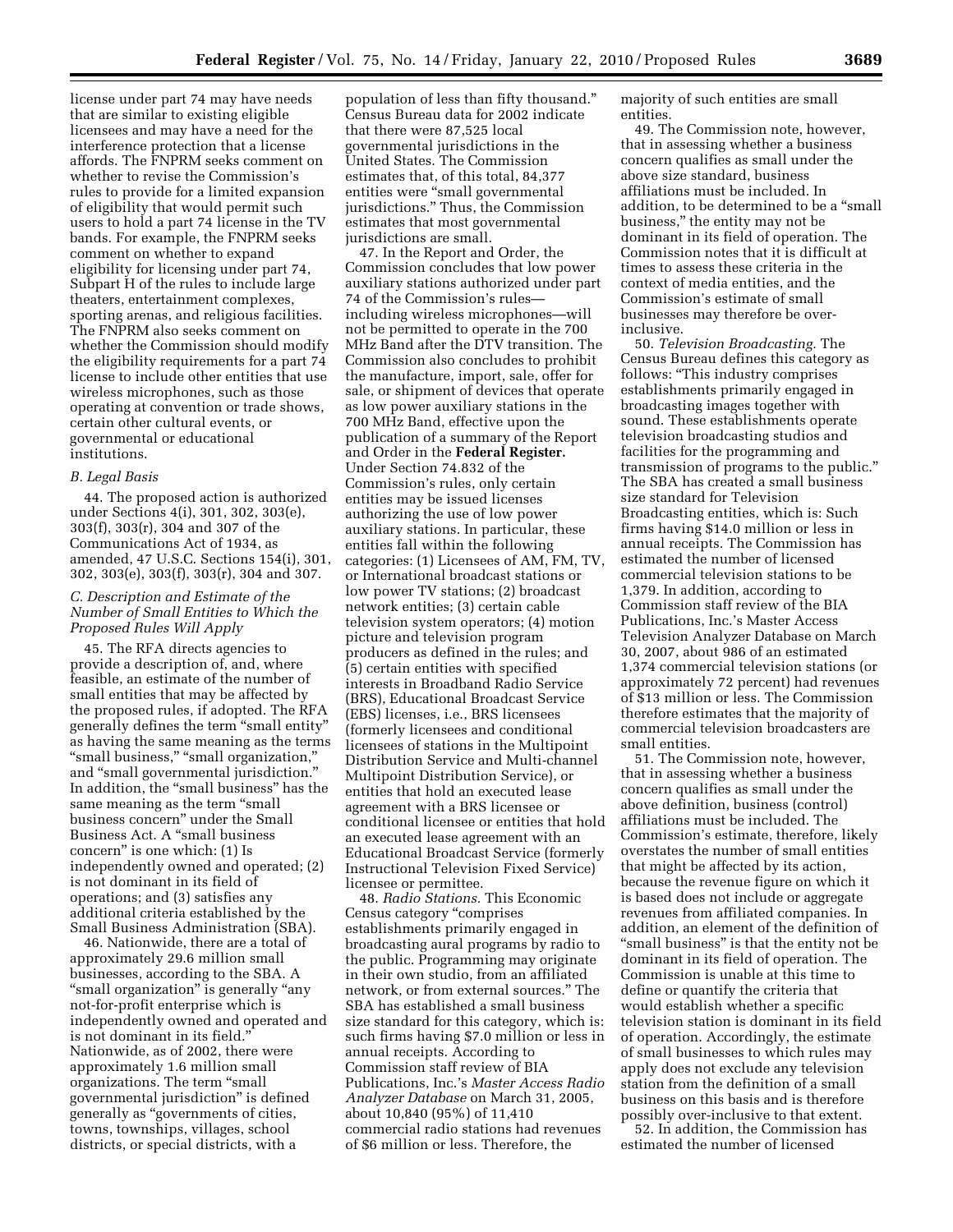noncommercial educational (NCE) television stations to be 380. These stations are non-profit, and therefore considered to be small entities. There are also 2,295 low power television stations (LPTV). Given the nature of this service, the Commission will presume that all LPTV licensees qualify as small entities under the above SBA small business size standard.

53. *Cable Television Distribution Services.* Since 2007, these services have been defined within the broad economic census category of Wired Telecommunications Carriers; that category is defined as follows: ''This industry comprises establishments primarily engaged in operating and/or providing access to transmission facilities and infrastructure that they own and/or lease for the transmission of voice, data, text, sound, and video using wired telecommunications networks. Transmission facilities may be based on a single technology or a combination of technologies.'' The SBA has developed a small business size standard for this category, which is: all such firms having 1,500 or fewer employees. To gauge small business prevalence for these cable services the Commission must, however, use current census data that are based on the previous category of Cable and Other Program Distribution and its associated size standard; that size standard was: all such firms having \$13.5 million or less in annual receipts. According to Census Bureau data for 2002, there were a total of 1,191 firms in this previous category that operated for the entire year. Of this total, 1,087 firms had annual receipts of under \$10 million, and 43 firms had receipts of \$10 million or more but less than \$25 million. Thus, the majority of these firms can be considered small.

54. *Cable Companies and Systems.*  The Commission has also developed its own small business size standards, for the purpose of cable rate regulation. Under the Commission's rules, a ''small cable company'' is one serving 400,000 or fewer subscribers, nationwide. Industry data indicate that, of 1,076 cable operators nationwide, all but eleven are small under this size standard. In addition, under the Commission's rules, a ''small system'' is a cable system serving 15,000 or fewer subscribers. Industry data indicate that, of 7,208 systems nationwide, 6,139 systems have fewer than 10,000 subscribers, and an additional 379 systems have 10,000–19,999 subscribers. Thus, under this second size standard, most cable systems are small.

55. *Cable System Operators.* The Communications Act of 1934, as

amended, also contains a size standard for small cable system operators, which is ''a cable operator that, directly or through an affiliate, serves in the aggregate fewer than 1 percent of all subscribers in the United States and is not affiliated with any entity or entities whose gross annual revenues in the aggregate exceed \$250,000,000.'' The Commission has determined that an operator serving fewer than 677,000 subscribers shall be deemed a small operator, if its annual revenues, when combined with the total annual revenues of all its affiliates, do not exceed \$250 million in the aggregate. Industry data indicate that, of 1,076 cable operators nationwide, all but ten are small under this size standard. The Commission note that the Commission neither requests nor collects information on whether cable system operators are affiliated with entities whose gross annual revenues exceed \$250 million, and therefore the Commission is unable to estimate more accurately the number of cable system operators that would qualify as small under this size standard.

56. *Motion Picture and Video Producers.* This economic census category comprises ''establishments primarily engaged in producing, or producing and distributing motion pictures, videos, television programs, or television commercials.'' The SBA has developed a small business size standard for firms within this category, which is: firms with \$27 million or less in annual receipts. According to Census Bureau data for 2002, there were 7,772 firms in this category that operated for the entire year. Of this total, 7,685 firms had annual receipts of under \$25 million and 45 firms had annual receipts of \$25 million to \$49,999,999. Thus, under this category and associated small business size standard, the majority of firms can be considered small.

57. *Broadband Radio Service (formerly Multipoint Distribution Service) and Educational Broadband Service (formerly Instructional Television Fixed Service).* Multichannel Multipoint Distribution Service (MMDS) systems, often referred to as ''wireless cable,'' transmit video programming to subscribers using the microwave frequencies of the Multipoint Distribution Service (MDS) and Instructional Television Fixed Service (ITFS). In its BRS/EBS Report and Order in WT Docket No. 03–66, the Commission comprehensively reviewed its policies and rules relating to the ITFS and MDS services, and replaced the MDS with the Broadband Radio Service and ITFS with the Educational

Broadband Service in a new band plan at 2495–2690 MHz. In connection with the 1996 MDS auction, the Commission defined ''small business'' as an entity that, together with its affiliates, has average gross annual revenues that are not more than \$40 million for the preceding three calendar years. The SBA has approved of this standard.

58. In addition, the SBA has developed a small business size standard for Cable and Other Program Distribution, which is: All such firms having \$13.5 million or less in annual receipts. According to Census Bureau data for 2002, there were a total of 1,191 firms in this category that operated for the entire year. Of this total, 1,087 firms had annual receipts of under \$10 million, and 43 firms had receipts of \$10 million or more but less than \$25 million. Thus, under this size standard, the majority of firms can be considered small.

59. *Low Power Auxiliary Device Manufacturers: Radio and Television Broadcasting and Wireless Communications Equipment Manufacturing.* The Census Bureau defines this category as follows: ''This industry comprises establishments primarily engaged in manufacturing radio and television broadcast and wireless communications equipment. Examples of products made by these establishments are: transmitting and receiving antennas, cable television equipment, GPS equipment, pagers, cellular phones, mobile communications equipment, and radio and television studio and broadcasting equipment.'' The SBA has developed a small business size standard for Radio and Television Broadcasting and Wireless Communications Equipment Manufacturing, which is: All such firms having 750 or fewer employees. According to Census Bureau data for 2002, there were a total of 1,041 establishments in this category that operated for the entire year. Of this total, 1,010 had employment of less than 500, and an additional 13 had employment of 500 to 999. Thus, under this size standard, the majority of firms can be considered small.

60. *Low Power Auxiliary Device Manufacturers: Other Communications Equipment Manufacturing.* The Census Bureau defines this category as follows: ''This industry comprises establishments primarily engaged in manufacturing communications equipment (except telephone apparatus, and radio and television broadcast, and wireless communications equipment).'' The SBA has developed a small business size standard for Other Communications Equipment Manufacturing, which is: All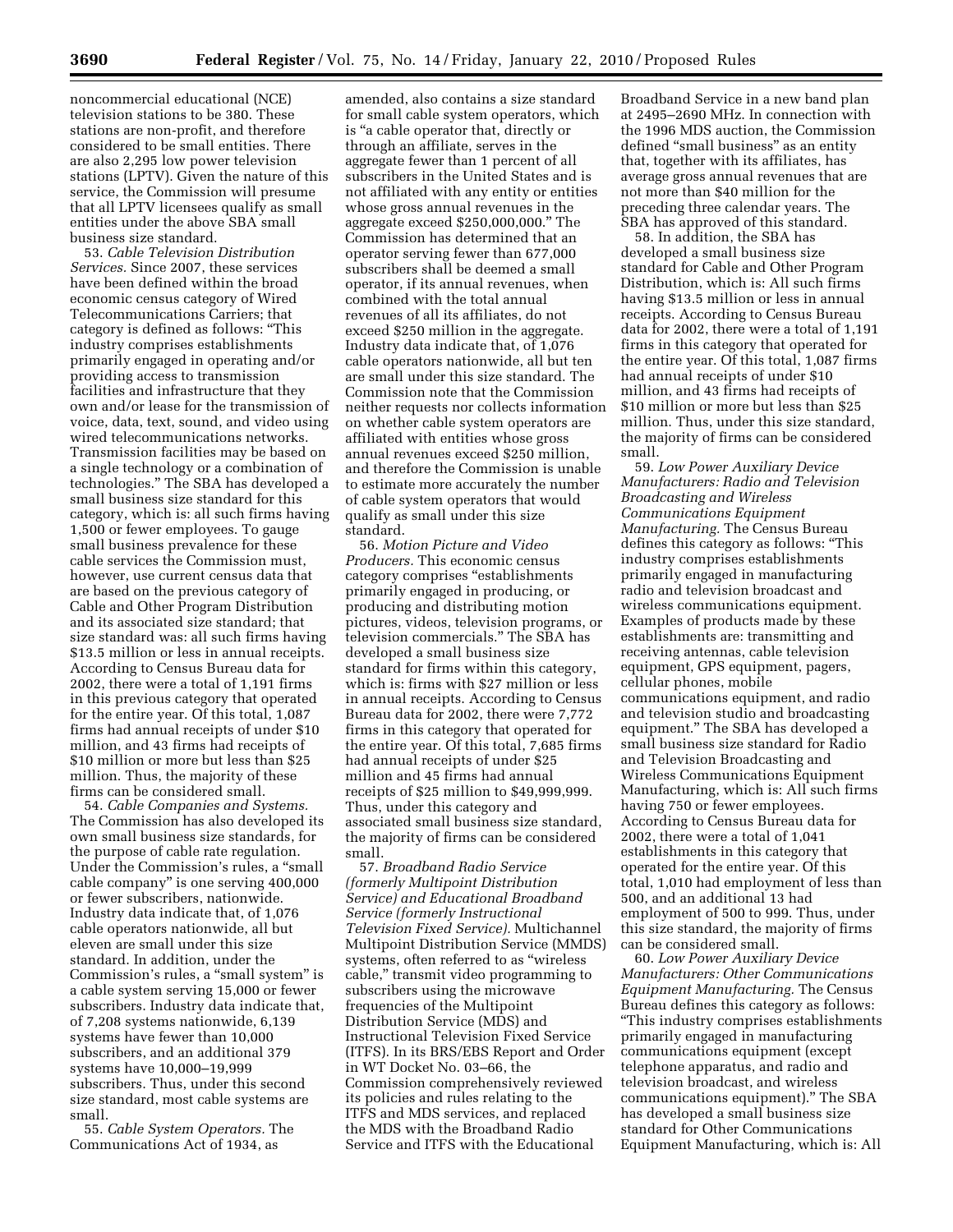such firms having 750 or fewer employees. According to Census Bureau data for 2002, there were a total of 503 establishments in this category that operated for the entire year. Of this total, 493 had employment below 500, and an additional 7 had employment of 500 to 999. Thus, under this size standard, the majority of firms can be considered small.

61. *Radio, Television, and Other Electronics Stores.* The Census Bureau defines this economic census category as follows: ''This U.S. industry comprises: (1) Establishments known as consumer electronics stores primarily engaged in retailing a general line of new consumer-type electronic products; (2) establishments specializing in retailing a single line of consumer-type electronic products (except computers); or (3) establishments primarily engaged in retailing these new electronic products in combination with repair services.'' The SBA has developed a small business size standard for Radio, Television, and Other Electronics Stores, which is: all such firms having \$8 million or less in annual receipts. According to Census Bureau data for 2002, there were 10,380 firms in this category that operated for the entire year. Of this total, 10,080 firms had annual sales of under \$5 million, and 177 firms had sales of \$5 million or more but less than \$10 million. Thus, the majority of firms in this category can be considered small.

# *D. Description of Projected Reporting, Recordkeeping, and Other Compliance Requirements*

62. The FNPRM seeks comment on whether to expand the eligibility to operate wireless microphones under part 74 of the rules, and to allow wireless microphones to operate in the TV bands under part 15 of the rules.

63. Parties operating low power auxiliary stations in the TV bands under part 74 of the rules are required to be licensed. Only entities that fall within the following categories are currently eligible for a part 74 license: (1) Licensees of AM, FM, TV, or International broadcast stations or low power TV stations; (2) broadcast network entities; (3) certain cable television system operators; (4) motion picture and television program producers as defined in the rules; and (5) certain entities with specified interests in Broadband Radio Service (BRS) Educational Broadcast Service (EBS) licenses, i.e., BRS licensees, or entities that hold an executed lease agreement with a BRS licensee or conditional licensee or entities that hold an executed lease agreement with an

Educational Broadcast Service licensee or permittee. The FNPRM seeks comment on whether to revise the Commission's rules to provide for a limited expansion of eligibility that would permit such users to hold a part 74 license in the TV bands. For example, the FNPRM seeks comment on whether to expand the eligibility for licensing to allow the use of wireless microphones or other low power auxiliary audio devices in large theaters, entertainment complexes, sporting arenas, and religious facilities. The FNPRM also seeks comment on whether the Commission should modify the eligibility requirements for a part 74 license to include other entities that use wireless microphones, such as those operating at convention or trade shows, certain other cultural events, or governmental or educational institutions. If license eligibility is expanded, the additional entities eligible for licensing would have to apply for a license in the same manner as currently eligible parties.

64. Most non-licensed transmitters are required to be authorized under the Commission's certification procedure as a prerequisite to marketing and importation. The FNPRM proposes to allow wireless microphones to operate in the TV bands on a non-licensed basis under part 15 of the rules, and the proposed new types of wireless microphones would be subject to the same certification requirement. Operation of part 15 wireless microphones would not be limited to a defined group of eligible entities, so parties that are not eligible to operate wireless microphones on a licensed basis under part 74 of the rules would be able to operate these devices under part 15. The proposed technical requirements for part 15 wireless microphones are very similar to those for part 74 wireless microphones, except that the proposed maximum output power for part 15 wireless microphones is lower to reduce the risk of interference. The proposed power level is 50 milliwatts, while part 74 wireless microphones are permitted to operate with 50 milliwatts in the VHF band and 250 milliwatts in the UHF band.

65. The FNPRM seeks comment on whether a marketing restriction should be imposed on manufacturers with respect to equipment that is certificated for use by part 74 licensees. For example, the FNPRM seeks comment on whether the Commission should adopt a rule requiring that the marketing of equipment certificated under part 74, Subpart H of the Commission's rules be directed solely to parties eligible to operate the equipment.

66. The FNPRM seeks further comment on whether any rules are necessary to ensure that purchasers of low power auxiliary stations that are certificated under only part 74 of the rules are made aware of the part 74 licensing requirements. For example, the FNPRM seeks comment on whether manufacturers should be required to provide a label visible at the time of purchase advising of the requirement to obtain a license? Similarly, the FNPRM seeks comment on any responsibility that manufacturers, retailers, and distributors should have to notify customers about the licensing requirements or steps they could take to ensure that low power auxiliary stations are not marketed to ineligible users. Should there be some form of responsibility or accountability placed upon one or more of these entities at the point of sale and, if so, what should it be? The FNPRM seeks comment, for example, on whether the rules should prohibit manufactures, retailers and distributors from selling or distributing low power auxiliary stations, including wireless microphones unless such sale is to a party that has committed in writing that the party is a bona fide reseller or a party eligible to be a low power auxiliary station licensee pursuant to part 74 of the Commission's rules. In addition, the FNPRM seeks comment on whether manufacturers, retailers, or distributors could require a facility identification number associated with a Commission license, or some other form of identification which shows that the purchaser is a licensee. Another alternative would be for the manufacturer, retailer, or distributor to cross-check a purchaser against information, perhaps in a database provided by the Commission, to determine whether a purchaser is an eligible user.

# *E. Steps Taken To Minimize Significant Economic Impact on Small Entities, and Significant Alternatives Considered*

67. The RFA requires an agency to describe any significant, specifically small business, alternatives that it has considered in reaching its proposed approach, which may include the following four alternatives (among others): "(1) The establishment of differing compliance or reporting requirements or timetables that take into account the resources available to small entities; (2) the clarification, consolidation, or simplification of compliance and reporting requirements under the rule for such small entities; (3) the use of performance, rather than design standards; and (4) an exemption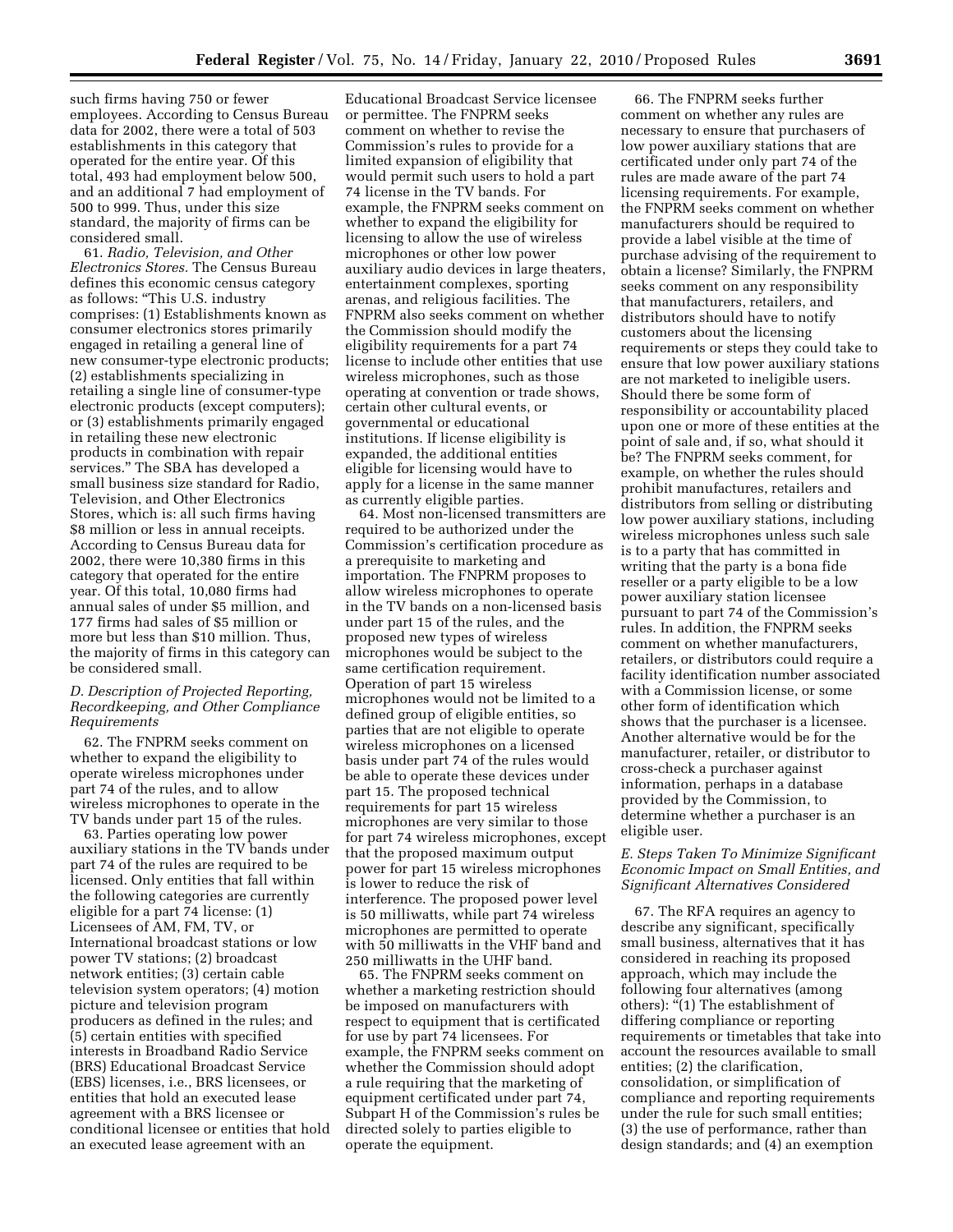from coverage of the rule, or any part thereof, for small entities.''

68. The Commission is considering the extent to which it should expand eligibility to allow more parties to obtain a license to operate wireless microphones under part 74. It seeks comment on whether to expand eligibility to permit parties operating large theaters, entertainment complexes, sporting arenas and religious facilities to obtain part 74 licenses because these applications are similar to others which are currently permitted under part 74. The Commission also seeks comment on whether it should modify the eligibility requirements for a part 74 license to include other entities that use wireless microphones, such as those operating at convention or trade shows, certain other cultural events, or governmental or educational institutions. The Commission is considering whether the expansion should be limited, because a broad expansion in eligibility for licensing under part 74 could significantly reduce the amount of spectrum available for part 15 TV band devices, which have to protect licensed part 74 operations.

69. The Commission considered and decided to propose allowing wireless microphones to operate in the TV bands on a non-licensed basis under part 15 of the rules. The proposed technical requirements are consistent with the current part 74 technical requirements for wireless microphones, meaning that manufacturers should be able to certify equipment under part 15 with few or no changes from currently available designs, thus minimizing the economic burden on manufacturers. This proposed approach would allow parties such conference and special events centers; schools and other educational facilities; Federal State and local government agencies; tour guides; a variety of small entertainment venues, clubs and other social organizations, meeting and gathering places that are not currently eligible to operate wireless microphones in the TV bands to legally operate them. The proposed approach places part 15 wireless microphones on a more equal footing to TV band devices in terms of interference protection.

70. In seeking comment on whether any rules are necessary to ensure that purchasers of low power auxiliary stations that are certificated under only part 74 of the rules are made aware of the part 74 licensing requirements, the Commission will carefully consider alternatives that would mitigate the impact that such rules may have on small entities. Similarly, to the extent the Commission considers rules that would impose responsibilities on

manufacturers, retailers, and distributors to notify customers about the licensing requirements or steps they could take to ensure that low power auxiliary stations are not marketed to ineligible users, the Commission will seek to examine alternatives that would not be burdensome on small entities. The Commission seeks comment on whether there should be some form of responsibility or accountability placed upon manufacturers, retailers, or distributors, and it is considering a number of alternatives, such as requiring that (1) Sales of equipment only be made to a party that has committed in writing that the party is a bona fide reseller or a party eligible to be a low power auxiliary station licensee pursuant to part 74 of the Commission's rules; (2) a facility identification number associated with a Commission license, or some other form of identification shows that the purchaser is a licensee be developed; and (3) requiring a manufacturer, retailer, or distributor to cross-check a purchaser against information, perhaps in a database provided by the Commission, to determine whether a purchaser is an eligible user.

*F. Federal Rules That May Duplicate, Overlap, or Conflict With the Proposed Rule* 

#### None.

Initial Paperwork Reduction Act Analysis

71. This FNPRM does not contain proposed information collection(s) subject to the Paperwork Reduction Act of 1995 (PRA), Public Law 104–13. In addition, therefore, it does not contain any new or modified information collection burden for small business concerns with fewer than 25 employees, pursuant to the Small Business Paperwork Relief Act of 2002, Public Law 107–198, *see* 44 U.S.C. 3506(c)(4).

### Congressional Review Act

72. The Commission will include a copy of this Report and Order and Further Notice of Proposed Rulemaking in a report to be sent to Congress and the Government Accountability Office pursuant to the Congressional Review Act, *see* 5 U.S.C. 801(a)(1)(A).

### Other Procedural Matters

## 1. *Ex Parte* Presentations

73. The rulemaking shall be treated as a ''permit-but-disclose'' proceeding in accordance with the Commission's *ex parte* rules. Persons making oral *ex parte* presentations are reminded that memoranda summarizing the presentations must contain summaries

of the substance of the presentations and not merely a listing of the subjects discussed. More than a one or two sentence description of the views and arguments presented generally is required. Other requirements pertaining to oral and written presentations are set forth in Section 1.1206(b) of the Commission's rules.

# 2. Comment Filing Procedures

74. Pursuant to sections 1.415 and 1.419 of the Commission's rules, 47 CFR 1.415, 1.419, interested parties may file comments and reply comments on or before the dates indicated on the first page of this document. Comments may be filed using: (1) The Commission's Electronic Comment Filing System (ECFS), (2) the Federal Government's eRulemaking Portal, or (3) by filing paper copies. *See Electronic Filing of Documents in Rulemaking Proceedings,*  63 FR 24121 (1998).

• *Electronic Filers:* Comments may be filed electronically using the Internet by accessing the ECFS: *http:// fjallfoss.fcc.gov/ecfs2/* or the Federal eRulemaking Portal: *http:// www.regulations.gov.* 

• *Paper Filers:* Parties who choose to file by paper must file an original and four copies of each filing. If more than one docket or rulemaking number appears in the caption of this proceeding, filers must submit two additional copies for each additional docket or rulemaking number. Filings can be sent by hand or messenger delivery, by commercial overnight courier, or by first-class or overnight U.S. Postal Service mail. All filings must be addressed to the Commission's Secretary, Office of the Secretary, Federal Communications Commission.

• Effective December 28, 2009, all hand-delivered or messenger-delivered paper filings for the Commission's Secretary must be delivered to FCC Headquarters at 445 12th St., SW., Room TW–A325, Washington, DC 20554. All hand deliveries must be held together with rubber bands or fasteners. Any envelopes must be disposed of *before*  entering the building.

• Commercial overnight mail (other than U.S. Postal Service Express Mail and Priority Mail) must be sent to 9300 East Hampton Drive, Capitol Heights, MD 20743.

75. U.S. Postal Service first-class, Express, and Priority mail must be addressed to 445 12th Street, SW., Washington, DC 20554.

76. *People with Disabilities:* To request materials in accessible formats for people with disabilities (braille, large print, electronic files, audio format), send an e-mail to